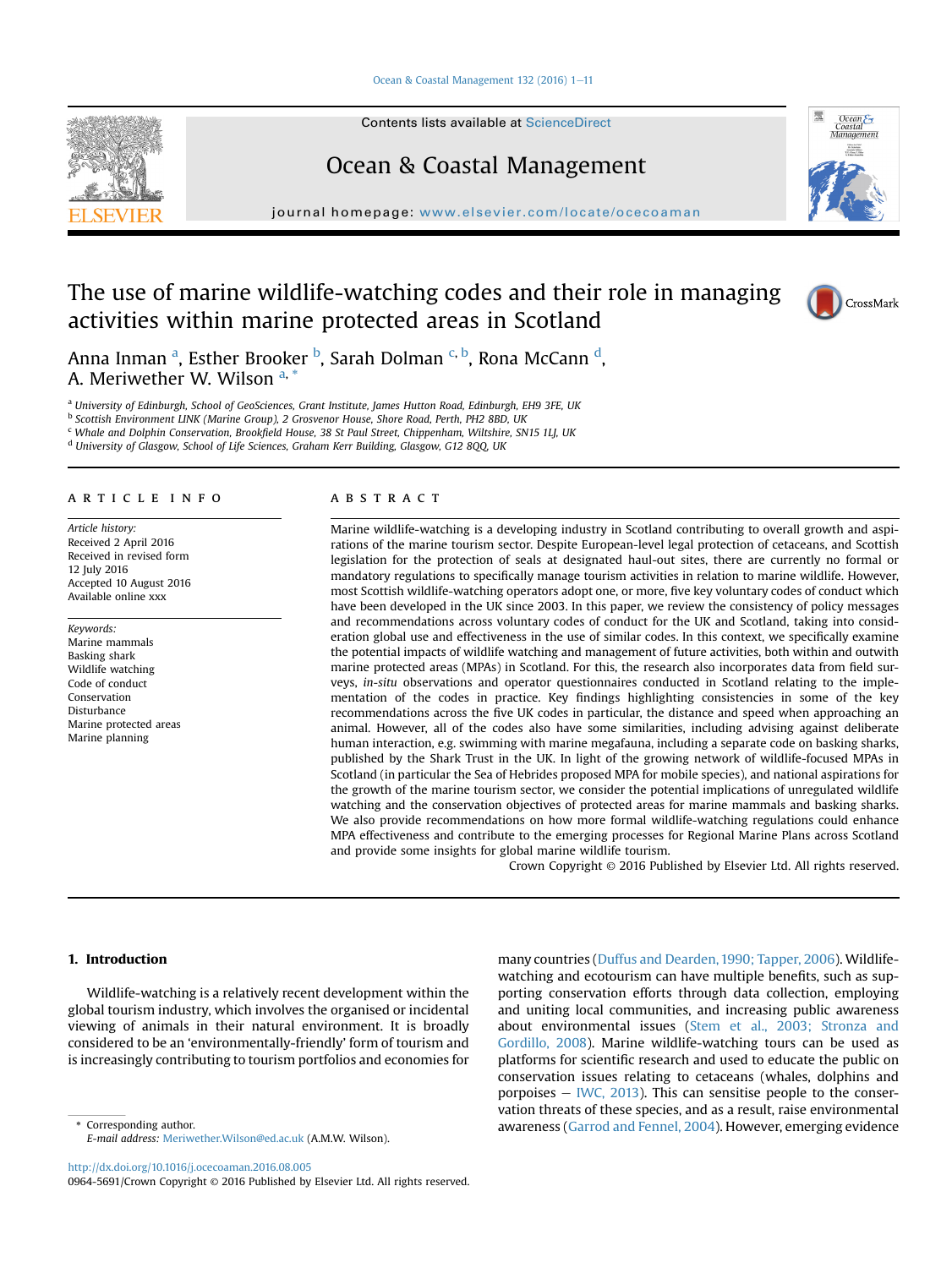indicates that there can be potential negative impacts of human interactions with wildlife, primarily on the species of interest to marine wildlife-watching, which can have immediate and cumulative effects on the animals behaviour [\(Green and Giese, 2004](#page-9-0)).

Unlike other boat traffic, marine wildlife-watching boats repeatedly targetand remain with an animal rather than passing by ([Wursig and Evans, 2001; Erbe, 2002; Lusseau and Bejder, 2007\)](#page-10-0). Boat presence can interfere with the ability of marine wildlife to communicate due to boat noise, and disrupt behaviour such as feeding, during which an animal may avoid interacting with a boat ([Erbe, 2002; Lusseau, 2004; Williams et al., 2006; Parsons, 2012\)](#page-9-0). These changes in energy expenditure can have short- and longterm negative impacts on individuals and populations, potentially reducing fitness, the reproductive capability of individuals and the overall health of a population, and pose a threat to small populations ([Erbe, 2002; Lusseau and Bejder, 2007\)](#page-9-0).

## 1.1. International regulation of marine wildlife-watching in MPAs

A 'protected area' is defined by the IUCN as 'a clearly defined geographical space, recognised, dedicated and managed, through legal or other effective means, to achieve the long-term conservation of nature with associated ecosystem services and cultural values'. There are a number of ways that marine tourism is managed around the world through marine protected areas (MPAs) and other marine designations (such as marine reserves) ([Hoyt, 2012](#page-9-0)). Zoning, permits, codes of conducts, and enforced minimum approach distances are all strategies used to manage marine wildlife-watching activities within protected areas for cetaceans ([Reeves, 2000;](#page-10-0) [Notarbartolo-di-Sciara et al., 2008; NOAA, 2014\)](#page-10-0). There are a number of examples globally where there has been poor compliance to statutory and voluntary regulations, such as in South Australia where authorities have had to limit the number of marine wildlife-watching operators in the area [Allen et al., 2007.](#page-9-0) In 2004, approximately one-third of global cetacean-watching codes were regulatory, with two-thirds adopted on a voluntary basis ([Garrod](#page-9-0) [and Fennel, 2004; Parsons, 2012](#page-9-0)).

Species-specific codes of conduct provide more targeted management enabling the establishment of stricter regulations to limit disturbance to species within particular locations ([Giles, 2014](#page-9-0)). For example, in the Hawaiian Islands Humpback Whale Marine Sanctuary, there is a legally enforced minimum approach distance of 100 yards for approaching humpback whales in the sanctuary, which is applicable for both recreational and commercial boat users ([NOAA,](#page-10-0) [2014\)](#page-10-0). These more specific codes of conduct can be designed to allow for seasonal species distributions and tourism cycles, making the management more targeted to the preferences of the animals.

The allocation of an MPA can act as a marketing tool that raises awareness for marine wildlife-watching activities as protected areas are often synonymous with tourists as high-quality examples of a particular habitat, encouraging growth of the industry ([Warburton et al., 2001; Reinius and Fredman, 2007\)](#page-10-0). In the process, however, the profile of an MPA can increase pressure and the degradation of the environment [\(Buckley, 2012](#page-9-0)). For example, MPA designation in the Medes Islands, Spain, in the 1980's resulted in large increases in unregulated diving activity that damaged benthic communities ([Badalementi et al., 2000; Milazzo et al., 2002](#page-9-0)).

The ideal situation is for a particular marine environmental setting and species to be managed in such a way that the species can actually benefit from tourism and MPA designation. [Potts et al. \(2014\)](#page-10-0) suggest that'protection will maintain an ecosystem in good ecological condition, which will have a positive effect on the delivery of ecosystem services,' which in this case is the marine wildlife-watching industry. Therefore, there is the potential that optimal protection of the environment will benefit both the environment and the industry if appropriate

# regulations are in place and adhered to.

## 1.2. Marine protected areas in Scotland

In Scotland, there is a growing network of MPAs, some of which are designated or proposed for the conservation of cetaceans, pinnipeds (seals) and chondricthyan (sharks, rays and skates); these sites are summarised in [Table 1.](#page-2-0) Given the dynamic nature of marine wildlife in time and space across different life-history stages, the management connection with typically static zoning and spatially oriented activity management is a growing area of interest to researchers and practitioners alike (Cañadas et al., 2005; [Hooker et al., 2011](#page-9-0)). MPAs are increasingly considered to be an important tool for biodiversity protection under a number of international frameworks and are beginning to demonstrate some effectiveness where monitoring has been carried out [\(Gormley](#page-9-0) [et al., 2012; O'Brien and Whitehead, 2013\)](#page-9-0). A number of studies have demonstrated that spatial protection and management within MPAs can lead to an increase in higher predator populations (such as sharks), and furthermore can be highly attractive for marine tourism with economic opportunities through local management ([Brunnschweiler, 2010; Jaiteh et al., 2016\)](#page-9-0).

All European cetacean species, pinnipeds and basking sharks are currently protected from deliberate or accidental harassment, injury or death through national transposition of the EU Habitats Directive (1992) and the Nature Conservation (Scotland) Act 2004. Some are listed as qualifying species for spatial protection within Special Areas of Conservation (SACs), including bottlenose dolphin and harbour porpoise. Furthermore, in Scotland, since the introduction of the Marine (Scotland) Act 2010, nature conservation marine protected areas (ncMPAs) have been identified for selected mobile species based on evidence of significant areas where species aggregate for key functions or life stages (e.g. feeding or spawning). Nature conservation MPAs mandate considerations for licensable activities, through the environmental impact assessment stage, and a separate process is currently underway in Scotland to determine ncMPA and SAC management measures for non-licensable activities, including commercial fisheries. At present, based on the current implementation of MPA management options in Scotland, it appears no additional statutory management considerations will be given to recreational use and wildlife-watching within MPAs under the Act, and there is little evidence available that these activities have a site-level impact on protected species within many of these sites (although these are not formally monitored). However, voluntary measures within the Moray Firth bottlenose dolphin SAC, where impacts have been demonstrated ([Hastie et al., 2003;](#page-9-0) [Cheney et al., 2012](#page-9-0)) and the industry is considered to be at capacity ([Lusseau, 2013\)](#page-10-0), are currently being tested (personal observation, S. Dolman).

Marine tourism is considered as part of Scotland's National Marine Plan, which was adopted in March 2015 and includes marine planning policies to comply with codes of conduct for marine wildlife-watching. Scotland's National Marine Plan also contains reference points for the development of Regional Marine Plans. These will be important mechanisms for considering the management of wildlife-watching within specific MPAs and local sea areas for specific species. Furthermore, Scotland, a country with a strong commitment and reputation for nature-based tourism, plans to increase its marine tourism industry, including wildlife-watching., as evidenced through an action plan<sup>1</sup>, launched in November

<sup>&</sup>lt;sup>1</sup> Awakening the Giant, a Strategic Framework for Scotland's Marine Tourism Sector: [http://scottishtourismalliance.co.uk/wp-content/uploads/2014/02/](http://scottishtourismalliance.co.uk/wp-content/uploads/2014/02/Awakening-the-Giant-final.pdf) [Awakening-the-Giant-](http://scottishtourismalliance.co.uk/wp-content/uploads/2014/02/Awakening-the-Giant-final.pdf)final.pdf.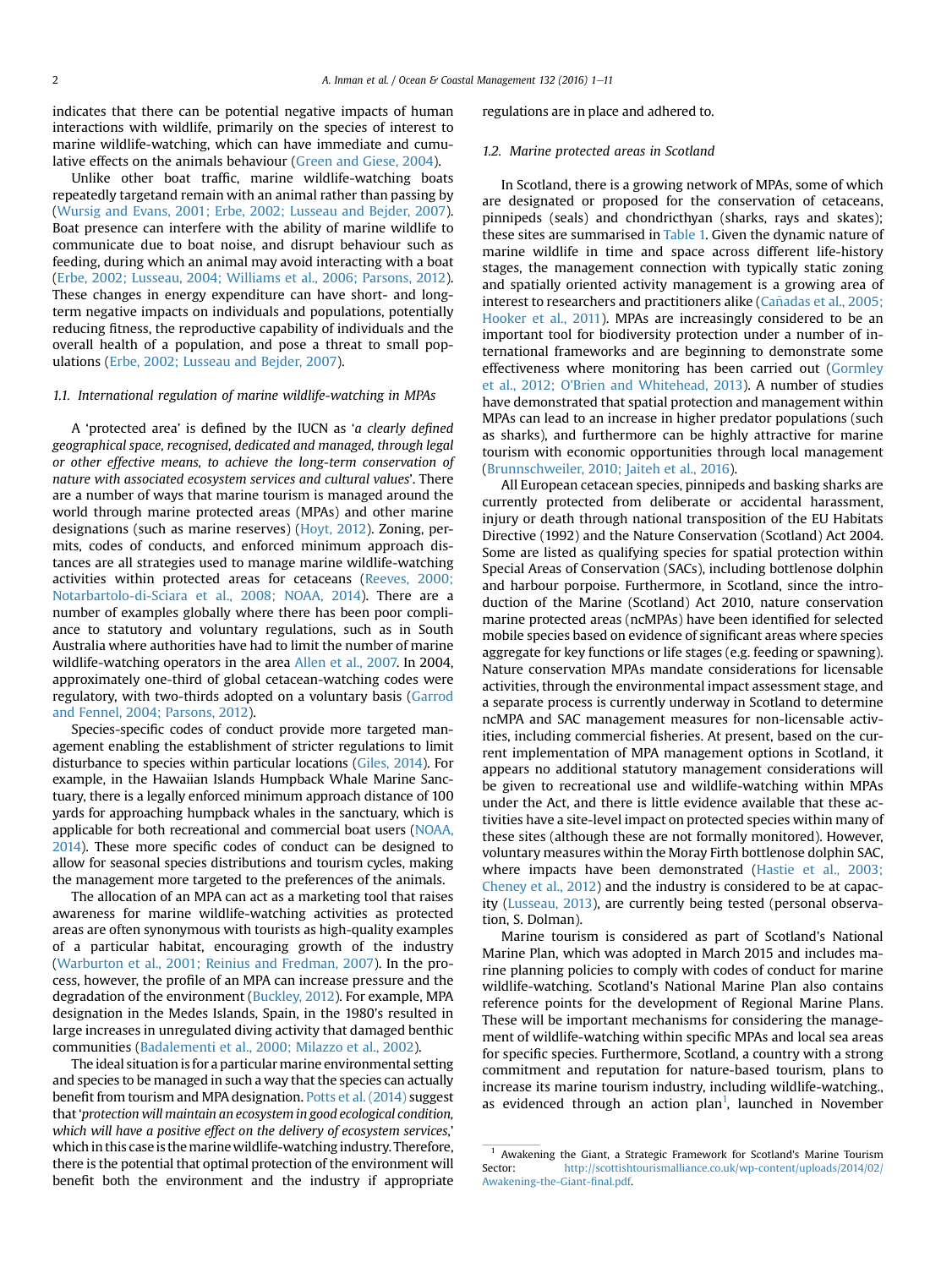A. Inman et al. / Ocean & Coastal Management  $132$  (2016) 1-11  $\hspace{1.6cm}$  3

# <span id="page-2-0"></span>Table 1

|  |  | Summary of spatial protection measures for cetaceans, pinniped and chondricthyan species in Scotland (up-to-date March 2016). |  |
|--|--|-------------------------------------------------------------------------------------------------------------------------------|--|
|  |  |                                                                                                                               |  |

| Species                                             | Designation                                                                                                                                                                                                                         | Directive                                                                                                                 | Current status | Management measures                                   |
|-----------------------------------------------------|-------------------------------------------------------------------------------------------------------------------------------------------------------------------------------------------------------------------------------------|---------------------------------------------------------------------------------------------------------------------------|----------------|-------------------------------------------------------|
| Cetaceans                                           |                                                                                                                                                                                                                                     |                                                                                                                           |                |                                                       |
| Bottlenose dolphin<br>(Tursiops truncatus)          | Special Area of Conservation<br>(Moray Firth)                                                                                                                                                                                       | <b>EC Habitats Directive</b>                                                                                              | Designated     | Moray Firth SAC<br>Management Scheme                  |
| Minke whale (Balænoptera<br>acutorostrata)          | Nature Conservation MPA (Sea of<br>the Hebrides; Southern Trench)                                                                                                                                                                   | Marine (Scotland) Act 2010                                                                                                | Proposed       | N/A                                                   |
| Risso's dolphin (Grampus<br>griseus)<br>Pinnipeds   | Nature Conservation MPA<br>(Northern Minch)                                                                                                                                                                                         | Marine (Scotland) Act 2010                                                                                                | Proposed       | N/A                                                   |
| Harbour seal (Phoca<br>vitulina)                    | Special Area of Conservation<br>(Ascrib, Isay and Dunvegan;<br>Dornoch Firth and Morrich More:<br>Eileanan agus Sgeiran Lios mór;<br>Firth of Tay & Eden Estuary; Mousa;<br>Sanday; South-East Islay Skerries;<br>Yell Sound Coast) | <b>EC Habitats Directive</b>                                                                                              | Designated     | Fisheries management<br>measures under<br>development |
|                                                     | Seal Haulout Sites (194, Scotland-<br>wide, both species)                                                                                                                                                                           | The Protection of Seals (Designation<br>of Haul-Out Sites) (Scotland) Order<br>2014 (under Marine (Scotland) Act<br>2010) | Designated     | Harassment of seals at<br>designated sites prohibited |
| Grey seal (Halichoerus<br>grypus)                   | Special Area of Conservation (Faray<br>and Holm of Faray; Isle of May;<br>Monach Isles; North Rona;<br>Treshnish Isles)                                                                                                             | <b>EC Habitats Directive</b>                                                                                              | Designated     | Fisheries management<br>measures under<br>development |
|                                                     | Seal Haulout Sites (194, Scotland-<br>wide, both species)                                                                                                                                                                           | The Protection of Seals (Designation<br>of Haul-Out Sites) (Scotland) Order<br>2014 (under Marine (Scotland) Act<br>2010) | Designated     | Harassment of seals at<br>designated sites prohibited |
| Chondricthyans                                      |                                                                                                                                                                                                                                     |                                                                                                                           |                |                                                       |
| Flapper [prev. common]<br>skate (Dipturus flossada) | Nature Conservation MPA (Loch<br>Sunart to the Sound of Jura)                                                                                                                                                                       | Marine (Scotland) Act 2010                                                                                                | Designated     | Zonal demersal trawling<br>and dredging restrictions. |
| Basking shark (Cetorhinus<br>maximus)               | Nature Conservation MPA (Sea of<br>the Hebrides)                                                                                                                                                                                    | Marine (Scotland) Act 2010                                                                                                | Proposed       | N/A                                                   |

2015, to enhance the value of the marine tourism industry by nearly £100 million.

## 1.3. Regulation of marine wildlife-watching in Scotland

The regulation of marine wildlife-watching can be divided into two forms of management: formal and voluntary [\(Duprey et al.,](#page-9-0) [2008; Garrod and Fennel, 2004](#page-9-0)). Formal regulations are mandatory guidelines established by government through administering permits or licences, codes of conduct and area and species restrictions [\(Gjerdalen and Williams, 2000; Garrod and Fennel, 2004;](#page-9-0) [Duprey et al., 2008; Queensland Government, 2013; Giles, 2014\)](#page-9-0). Voluntary management depends on informal agreements and is increasingly used to incorporate conservation goals and concerns without requiring government regulations [\(Garrod and Fennel,](#page-9-0) [2004; Duprey et al., 2008; Wiley et al., 2008\)](#page-9-0). For marine wildlife-watching activities in particular, codes of conduct are commonly used as a way of managing the industry on a voluntary, self-regulatory level by the operators [\(Gjerdalen and Williams,](#page-9-0) [2000](#page-9-0)), and/or in conjunction with regulatory measures [\(Allen](#page-9-0) [et al., 2007](#page-9-0)). Wildlife tour operators, along with other types of nature-based tourism businesses (e.g. SCUBA diving companies) tend to be locally owned and play an important role in their local communities. For example, through employment or attracting visitors  $-$  [Parsons et al., 2003](#page-10-0)), with some becoming involved in local management initiatives, such as the Moray Firth 'Dolphin Space Programme' [\(Arnold, 1997\)](#page-9-0).

There are advantages and disadvantages to voluntary and statutory codes of conduct for wildlife-watching. Statutory regulations ensure the accountability of operators or leisure users by establishing requirements to monitor and enforce wildlife-watching activities. However 'top-down' approaches to management require oversight may beless well-received by operators, and there is a general preference for non-statutory NGO- or operator-led regulation [\(Parsons and Woods-Ballard, 2003](#page-10-0)). Handing management over to operators and local wildlife guides can impart a moral duty towards protecting the communities' best interests and can encourage compliance with the code ([Gjerdalen and Williams,](#page-9-0) [2000; Parsons and Woods-Ballard, 2003; Garrod and Fennel,](#page-9-0) [2004\)](#page-9-0). Operators need to feel confident that the codes will also help support sustainability of the tourism industry, and providing protection to wildlife ([Hughes, 2001](#page-9-0)). However, voluntary codes rely on the integrity of the operators to adhere to the guidelines and are harder to enforce. The risk of disturbance to wildlife may be less certain; operators who follow good practice may be disadvantaged by others who fail to do so. Furthermore, voluntary guidelines can enable the perception that the tourism industry is being regulated and disturbance to wildlife is understood and being minimised. It may be assumed that no other form of regulation is needed, resulting is less confirmation that the voluntary guidelines are being monitored and are effective ([Wiley et al., 2008\)](#page-10-0). Unlike mandatory regulations, voluntary codes of conduct need to be constantly reinforced through education and awareness campaigns and may not necessarily be self-sustaining as a long-term measure particularly in a growing industry [\(Berrow, 2003\)](#page-9-0).

The marine wildlife-watching industry in Scotland is managed largely through using voluntary codes of conduct ([Woods-Ballard](#page-10-0) [et al., 2003\)](#page-10-0), incorporating local knowledge and demonstrating a high degree of engagement and responsibility ([Garrod and Fennel,](#page-9-0) [2004\)](#page-9-0). [Parsons and Woods-Ballard \(2003\)](#page-10-0) reviewed the use of the different types of codes of conducts being used specifically by whale-watching operators, at which time the primary code in use was the 'Scottish Marine Wildlife Operators Association code of conduct for marine wildlife operators'. [O'Connor et al. \(2009\)](#page-10-0) found that at the time of their study there are five main codes of conduct used by over 50 operators in Scotland. In 2006 Scottish Natural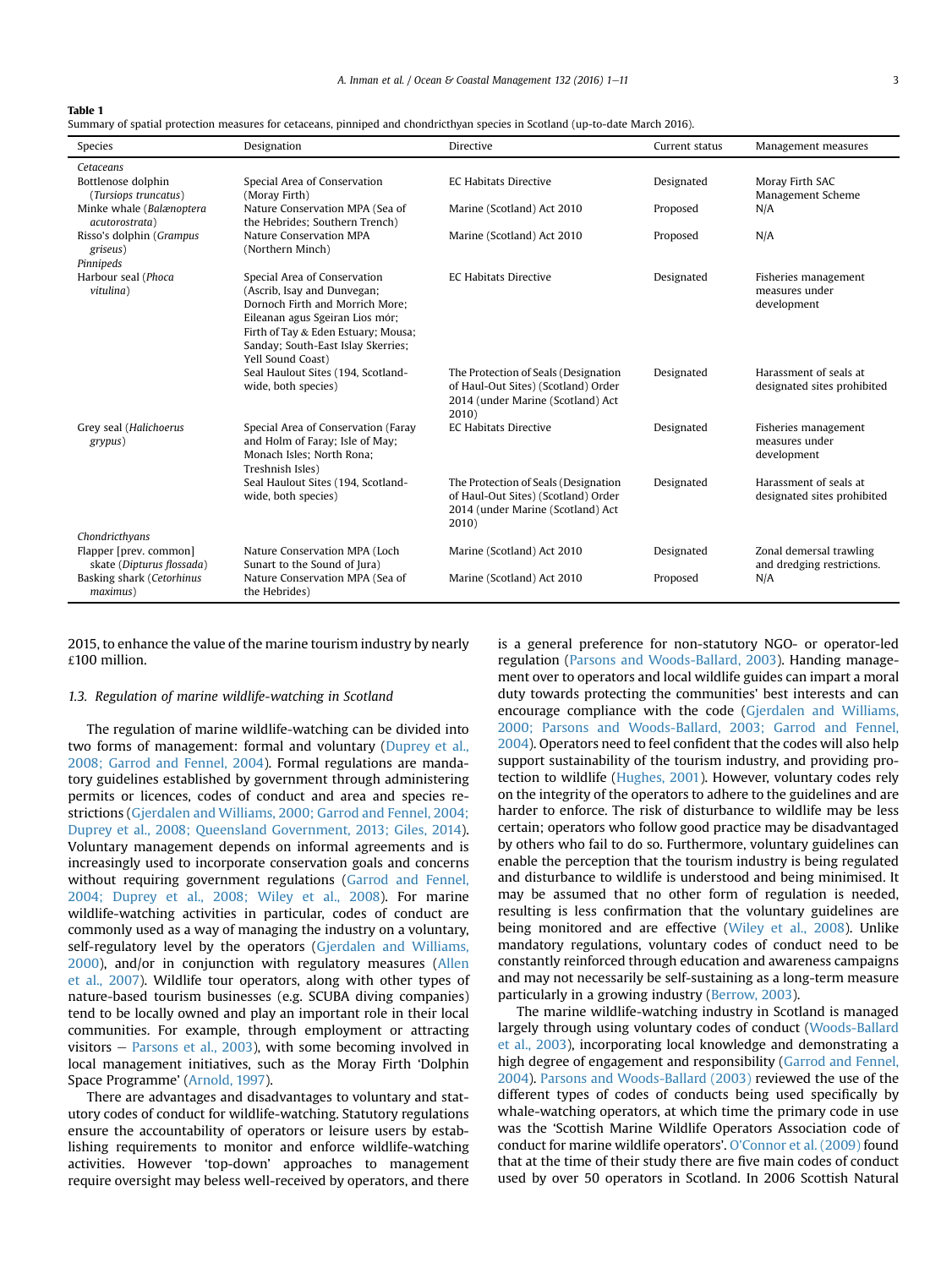Heritage (SNH), the Scottish Government's statutory nature conservation advisers, produced the Scottish Marine Wildlife Watching  $Code<sup>2</sup>$  (SMWWC), as a duty under part 3 section [1](#page-0-0) of the Nature Conservation (Scotland) Act 2004. The other four codes have been produced by non-governmental organisations (NGOs) over the past 13 years: the WiSe (Wildlife Safe) accreditation scheme, Wild Scotland (Scottish Wildlife & Adventure Tourism Association), Whale and Dolphin Conservation, and the Sea Watch Foundation. A sixth code of conduct produced by the Shark Trust (a UK NGO) provides specific guidance for viewing and swimming with basking sharks and is also followed by some operators. Collectively, these codes of conduct provide recommendations for recreational and commercial boat users on human behaviour that seek to limit disturbance to marine wildlife [\(Gjerdalen and Williams, 2000\)](#page-9-0). However there is limited documented evaluation of the efficacy of the codes and few examples of monitoring. Therefore, it is difficult to suggest whether, or how well, the codes have been rigorously tested or evaluated through on-site monitoring and analysis.

In light of the diverse approaches outlined above and respective tensions and opportunities associated with marine wildlife tourism, this study sought to build on the work by [Parsons and](#page-10-0) [Woods-Ballard \(2003\)](#page-10-0) with a focus on reviewing the current consistency and effectiveness of voluntary marine wildlife-watching codes in Scotland. The degree to which formal regulation could contribute to achieving marine megafaunal conservation objectives was reviewed in order to align with innovative and emerging approaches of marine planning.

## 2. Materials and methods

## 2.1. Review of Scottish marine wildlife-watching codes of conduct

A review of the five main voluntary codes of conduct used in Scotland was conducted in 2015: the Scottish Marine Wildlife Watching Code, Sea Watch Foundation, Whale and Dolphin Conservation, Wild Scotland and the WiSe Scheme Cetacean Code of Conduct. A compilation of the recommendations within these codes of conduct was assembled, with each recommendation being recorded once, even if present in multiple codes of conduct. The recommendations that differed between organisations were also noted, as well as analysed in more detail. Given the breadth of species that the codes of conduct apply, this study concentrates on the main groups and species that were considered to be the primary focus of marine wildlife-watching in Scotland, namely cetaceans (whales, dolphins and porpoises) and basking sharks (Cetorhinus maximus). They may be referred to collectively as marine megafauna.

## 2.2. Marine wildlife-watching surveys

Over the summer of 2015, surveys were conducted with a marine wildlife-watching tour operator in the Sea of Hebrides to establish the effectiveness of codes of conduct at limiting disturbance to marine wildlife and to observe basking shark behaviour in response to swim-with interactions. The following surveys were conducted:

## a) Marine wildlife-watching survey

Marine wildlife-watching surveys were completed on a marine wildlife-watching tour boat operating out of Tobermory, Isle of Mull, which adheres to the WiSe Scheme code of conduct<sup>3</sup>. The survey was carried out over a three-week period at the end of June until the beginning of July 2015. The following information was recorded when a sighting was made by the observer:

- length of encounter: the time from when an animal was first sighted to when the animal was last sighted;
- location of sighting: using the on board Global Positioning System (GPS);
- species and number sighted (including recording the presence of a mother and calf/juvenile);
- minimum approach distance: the closest approach made by the boat to the animal, or by the animal to the boat;
- behaviour of the animal when first sighted;
- behaviour of the animal when last sighted;
- $\bullet$  number of other boats within a 0-300m radius and a 300m $-1$ km radius (0-300 m is considered the caution zone for observing marine wildlife).

Sightings were recorded only when made by the observer; the sightings made by crew or passengers were not recorded. The minimum approach distance was estimated by unaided eye, using boat length to calibrate distance [\(Dawson et al., 2008](#page-9-0)). This technique was used because no laser finder was available to the observer and the nature of the tours meant that line transect surveys were not possible ([Dawson et al., 2008](#page-9-0)).

The minimum approach distance, the length of the encounter and the presence of other boats were recorded to determine whether the code of conduct was being correctly followed.

Behaviour was recorded when the animal was first sighted and when the animal was last sighted. This was to establish if any changes in behaviour occurred as a result of boat presence to evaluate whether disturbance had resulted from the encounter ([Lusseau, 2004\)](#page-10-0). Behaviour was categorised as travelling, milling, socialising or foraging, modelled using [Gill et al. \(2000\),](#page-9-0) [Constantine et al. \(2004\)](#page-9-0) and [Stockin et al. \(2009\)](#page-10-0) descriptors for common bottlenose dolphin (Tursiops truncatus), short-beaked common dolphin (Delphinus delphis) and northern minke whale (Balaenoptera acutorostrata) behaviours, respectively. The different behaviours are defined as follows:

- 1. Travelling: making headway with constant movement in one direction;
- 2. Socialising: close contact between individuals, with leaping sometimes being observed;
- 3. Foraging: observed attempting to catch prey. Behaviour may include rapidly swimming in circles and deep diving, but distinct from socialising in that no contact between individuals is observed;
- 4. Milling: frequent changes in direction, making no headway.

[Lusseau \(2004\)](#page-10-0) suggests that horizontal avoidance techniques, such as travelling, are used by bottlenose dolphins to avoid interactions with boats. Therefore in this study a behavioural change that results in a horizontal avoidance technique that removes an animal from an interaction will be considered avoidance behaviour in response to disturbance from boat presence ([Lusseau, 2004](#page-10-0)).

## b) Basking shark behaviour

In light of the growing interest in basking-shark tourism in Scotland and a proposed MPA for this species (Sea of Hebrides), there is a need to better understand the potential effects of the presence of human swimmers on basking sharks and the respective codes of practice. Observational and anecdotal information was

<sup>2</sup> [http://www.marinecode.org/documents/Scottish-Marine-Code-web.pdf.](http://www.marinecode.org/documents/Scottish-Marine-Code-web.pdf)

 $3$  [http://www.wisescheme.org/?page\\_id](http://www.wisescheme.org/?page_id=1128)=[1128.](http://www.wisescheme.org/?page_id=1128)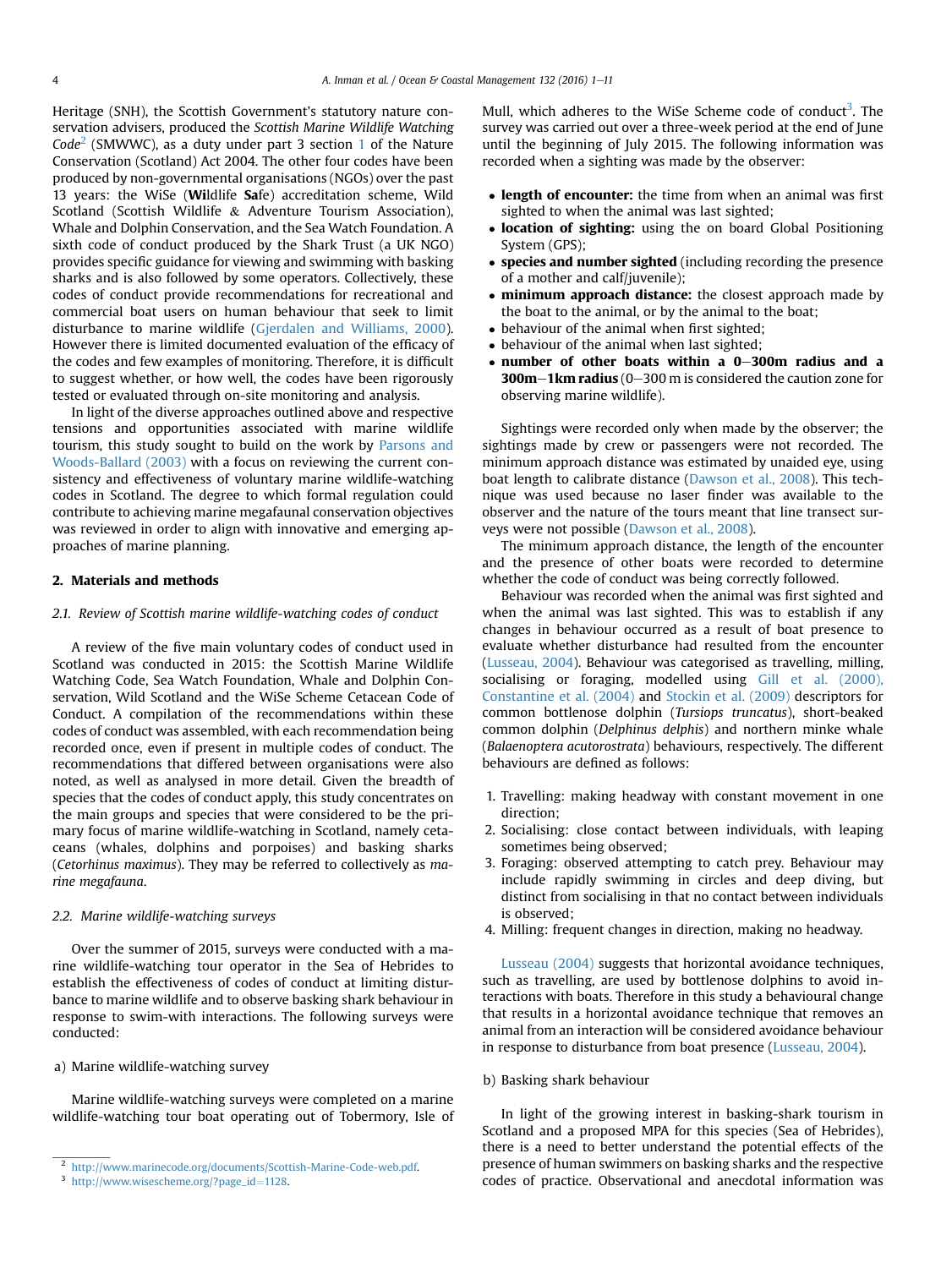obtained from three basking shark swim-with charters from 11 to 25th July 2015; however, the touristic focus of the charter precluded employing a more formal quantitative approach.

The first two charters were five-day long trips and involved experienced divers and photographers, many of which had previously carried out in-water filming of marine mega-faunal species. The third charter was one-day long and consisted of mixedexperience snorkelers, some of whom had previously interacted with basking sharks.

Despite the previous experience of the swimmers, they were briefed by the crew regarding how to adhere to the Shark Trust Basking Shark Code of Conduct at the beginning of each charter. Swimmers were advised to swim on their side to minimise splashes as potential disturbance from finning as well as staying in their pairs rather than forming groups in the water. The swimmers were taken within 100 m of a shark and 2 at a time entered the water from a dive platform at the back of the boat. Once a pair had entered the water another 2 swimmers would be taken within 100 m of the same shark but from the other side to its swimming trajectory. The skipper and crew then observed swimmers and sharks, signalling from the boat the direction the nearest shark was to them and also standing by if the swimmers were ready to be picked up by the boat. After 10 min, the boat would pick up the swimmers and bring them aboard and another two persons could then enter the water. In the anticipation of a swim-with basking shark encounter, data collection sheets were taken on board by the crew, and information was recorded for each encounter (Appendix A). Comments from the skipper and crew were noted as observational information in an attempt to identify potential factors influencing basking shark behaviour, which in future could direct more specific areas of study or improve the codes of conduct.

The briefing given to the swimmers at the beginning of each charter included the main points emphasised by The Shark Trust Basking Shark Code of Conduct, which are as follows:

- Maintain a distance of at least 4 m from each shark and be wary of the tail
- Do not try to touch the sharks
- Do not swim towards them if they are near you
- Ideally, swimmers should remain on the surface and stay in a small group rather than stringing out around the sharks
- No more than four people should be in the water within 100 m of a shark at any one time

The locations visited to search for sharks depended on the most recent sightings from boats in the area that had contacted the skipper. The first two days of the first charter were spent around the islands of Coll and Tiree [\(Fig. 1](#page-5-0)). After sightings from other vessels were reported near St Kilda, the last three days were spent travelling to and searching the surrounding waters of St Kilda ([Fig. 1\)](#page-5-0). The next two charters were spent around the north end of Coll, as by this time  $(22<sup>nd</sup> - 25th July)$ , sharks had been sighted there in larger numbers.

## 2.3. Marine wildlife tour operator questionnaire

A questionnaire was distributed to 27 marine wildlife-watching tour operators on the west coast of Scotland. These operators were chosen based on information on their websites that suggested their tours travel into the Sea of Hebrides proposed MPA. The questionnaire consisted of eight questions (Appendix B) with the option of providing comments at the end. It was compiled to establish how many tour operators on the West Coast travel into the Sea of Hebrides proposed MPA, how many of them already use codes of conduct and which codes of conduct they follow.

#### 3. Results

# 3.1. Review of Scottish marine wildlife-watching codes of conduct

In total, 51 recommendations were identified in the codes of conduct of the five organisations (Appendix C). The WiSe Scheme, the Scottish Marine Wildlife Watching Code and Wild Scotland provide species-specific codes of conduct for watching cetaceans, basking sharks and birds. Whale and Dolphin Conservation does not provide species-specific codes of conduct but does recommend using the Scottish Marine Wildlife Watching Code as a reference for appropriate encounter behaviour with different species. The Sea Watch Foundation only provides a code of conduct for cetaceans. In all the cetacean codes of conduct, some recommendations are made specifically for dolphins in relation to bow riding; however, in general there is no distinction made between the recommendations for whales, dolphins and porpoises except for minimum approach distances.

The Sea Watch Foundation, the WiSe Scheme Cetacean Code of Conduct, the Scottish Marine Wildlife Watching Code of Conduct and Whale and Dolphin Conservation provide some explanation of the consequences for marine wildlife if certain recommendations are not followed. Wild Scotland does not provide reasoning behind certain recommendations but does suggest referring to the Scottish Marine Wildlife Watching Code for further reference, which does provide rationales.

There are some points where the above organisations agree in their recommended guidelines for marine wildlife-watching, including:

- do not swim with marine wildlife;
- if an animal approaches to bow ride, maintain a steady course and speed;
- never chase the animals;
- do not interfere or separate mothers and calves and avoid close approaches to mothers and calves;
- do not feed the animals.

However, there are some inconsistencies in the more precise aspects of the codes of conduct [\(Table 2\)](#page-5-0); for example, the approach speeds, minimum approach distances, minimum approach distances when other boats are present and the maximum length of an encounter.

3.2. In situ use of codes of conduct and megafauna behavioural observations

# a) Marine Wildlife-Watching Survey

A total of 90.4 h were spent at sea on 17 marine wildlifewatching trips over the three-week period from the end of June to the beginning of July. During that time, there were 55 cetacean sightings on 10 of the trips, but no sightings of marine megafauna on 7 of the trips.

The recommended distance for sighting porpoises, dolphins and whales according to the WiSe Scheme is 100 m. 20% of initial harbour porpoise, bottlenose dolphin or common dolphin sightings occurred within 100 m, and 9% of minke whale sightings were made within 100 m. These occasions were the result of animals approaching the boat or surfacing in close vicinity to the boat, either on first sighting or once an approach was made in the general direction of a distant sighting, resulting in unintentional noncompliance [\(Wiley et al., 2008\)](#page-10-0).

In total, 11% of interactions (two bottlenose dolphin encounters, three common dolphin encounters and one minke whale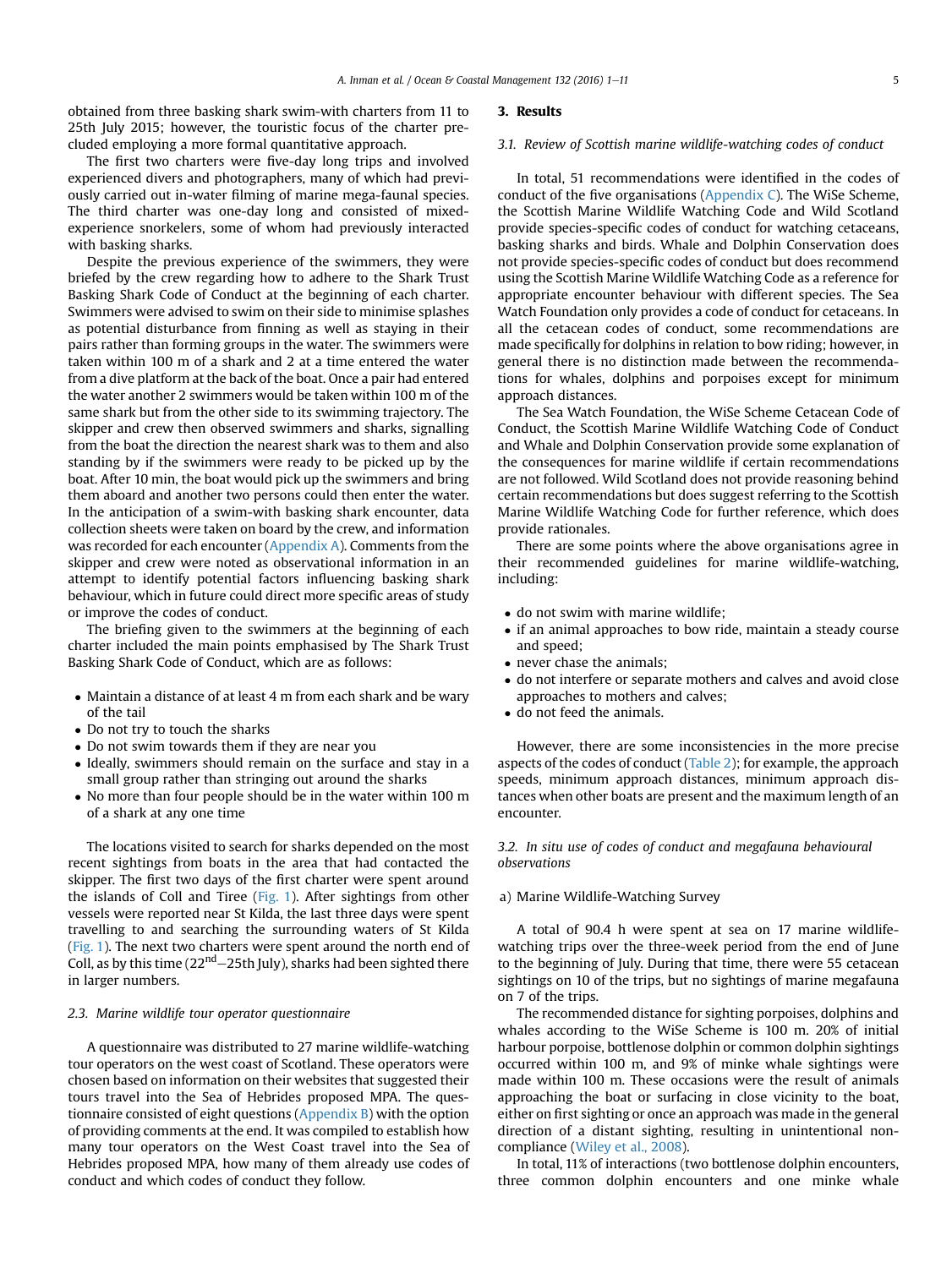<span id="page-5-0"></span>

# (ArcGIS 2016)

Fig. 1. Locations of encounters during a swim-with basking sharks tours (Cetorhinus maximus) in July 2015.

## Table 2

Identified inconsistencies between the Scottish voluntary codes of conduct: Scottish Marine Wildlife Watching Code (SMWWC), the WiSe Scheme (WiSe), Wild Scotland (Wild), the Sea Watch Foundation (SWF) and Whale and Dolphin Conservation (WDC).

|                           | SMWWC                                                                                             | WiSe                                               | Wild                                             | <b>SWF</b>                            | <b>WDC</b>                                                 |
|---------------------------|---------------------------------------------------------------------------------------------------|----------------------------------------------------|--------------------------------------------------|---------------------------------------|------------------------------------------------------------|
| Minimum approach distance | 50 m for dolphins and porpoises, 100 m for<br>whales, 200-400 m for mothers and calves            | $100 \text{ m}$                                    | 50 m for small<br>cetaceans, 100 m for<br>whales | $100 \; \mathrm{m}$                   | $100 \;{\rm m}$                                            |
| when other boats present  | Minimum approach distance No more than 2 vessels within 300 m                                     | No more than 2<br>vessels within 1 km within 100 m | No more than 2 vessels No more than 2            |                                       | No more than 2<br>vessels within 1 km vessels within 200 m |
| an animal                 | Time spend in the vicinity of 15 min when other vessels are present,<br>30 min if single vessel   | $15 \text{ min}$                                   | No recommendation                                | $20 \text{ min}$                      | $15 \text{ min}$                                           |
|                           | Speed on approach to animal Slow down to 6 knots when at least<br>300 m away, some recommend 1 km | Slow down to 6<br>knots within 1 km                | No recommendation                                | Do not exceed 10<br>knots within 1 km | No recommendation                                          |

encounter) exceeded the 15 min recommended encounter limit according to the WiSe Scheme. The recommended encounter length was not exceeded in harbour porpoise sightings. During four encounters, bottlenose dolphins and common dolphins were bow riding and travelling with the boat, and when the dolphins left the interaction the boat did not follow. On these occasions, it may appear that the boat was not abiding by the code of conduct, but in practice the boat followed the recommended code of conduct by maintaining a steady speed and course while the dolphins were bow riding. During the minke whale encounter, the minke whale approached the boat, which stopped, and the minke whale

proceeded to closely interact with the boat. This may have contributed to exceeding the recommended length of encounter as appropriate protocols were followed for a close approach situation, including maintaining a stationary position. During one of the common dolphin interactions, the dolphins were spotted at a distance of 1 km and approached to a distance of 200 m. On approach, the dolphins began travelling in the opposite direction to the boat, at which point the boat remained stationary. The recommended encounter length was exceeded; however, the majority of the encounter was not spent in close proximity to the dolphins but at a considerable distance.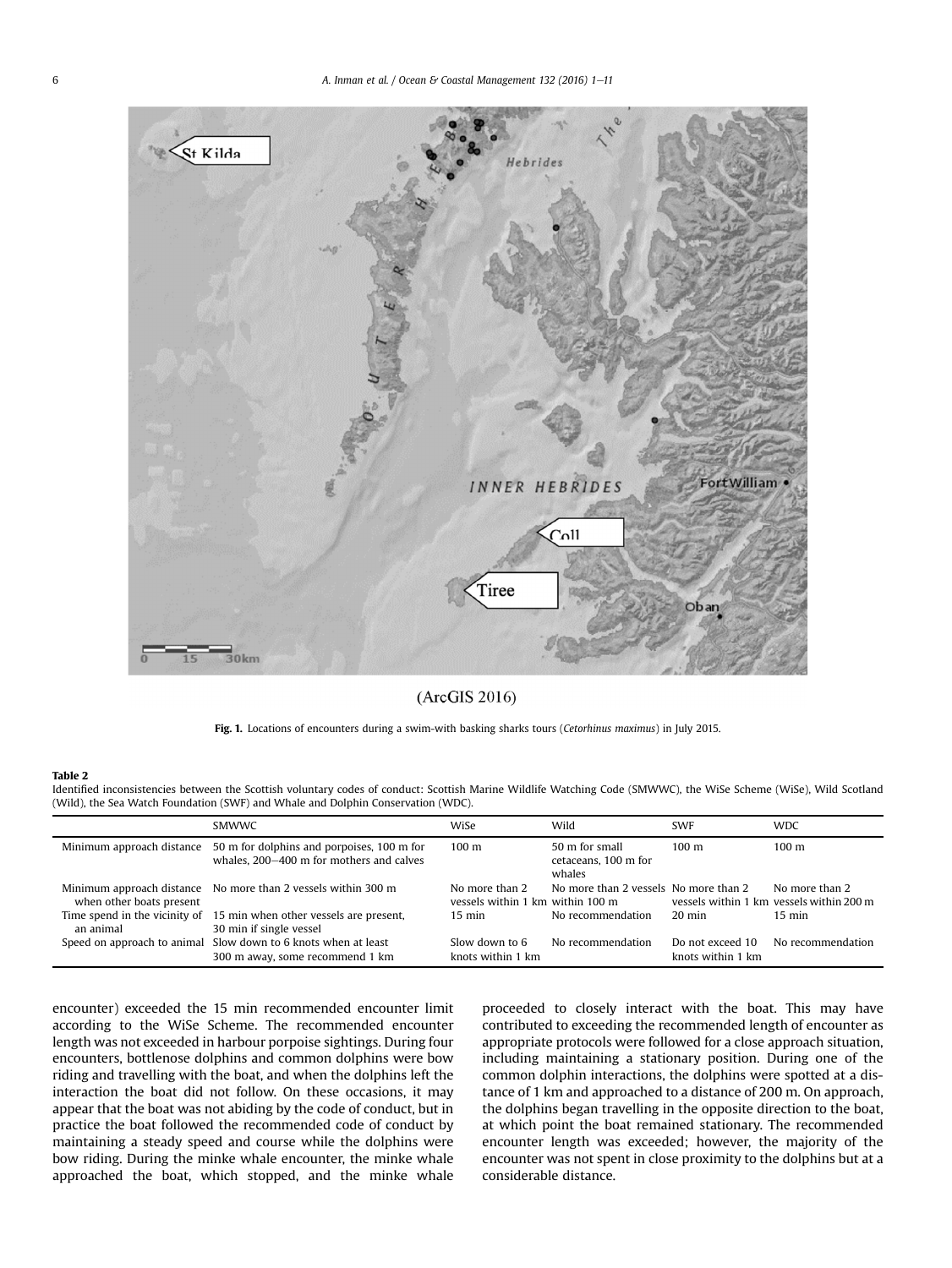The WiSe Scheme recommends that no more than two boats are present within 1 km during an encounter. There were no sightings where more than two boats were present within 300 m (the caution zone) during an encounter, and six sightings where three or four other boats were present during an encounter within  $300$  m $-1$ km. In most cases when an animal was sighted, other boats within 1 km were likely unaware of the presence of the animal, and no crowding of an animal was recorded. This could account for the presence of more than the recommended number of boats within the 1 km range.

Surface changes in behaviour may suggest that boat presence had an impact on harbour porpoise behaviour from first to last sighting on two occasions, however, on both these occasions the boat was already stationary or stopped in response to the sighting, and no other boats were present within 300 m. Therefore the crew could be considered to have reacted appropriately for the situation and along the recommended guidelines to limit disturbance. Minke whale behaviour observed during the surveys was always travelling, both on first and last sighting.

On four of the five occasions when a change in behaviour was recorded for bottlenose and common dolphins, it was not considered disturbance because the change was a result of the dolphins interacting with the boat. On one of those occasions, however, a group of common dolphins were sighted approximately 1 km away and an approach was made to around 200 m. On approach, the dolphins travelled away from the boat which could be considered avoidance behaviour in response to disturbance. The boat did not follow, as per the recommended guidelines, and later that day the same group was spotted and interacted with the boat for 26 min before leaving the encounter. Therefore, it could be suggested that the boat caused an initial disturbance during the first encounter. However, it did not have a long-term negative effect on the dolphins as they later interacted with the boat.

#### b) Swim-With Basking Sharks Observations

From observational experiences ([Tables 3 and 4](#page-7-0)) from the skipper and crew during the two week period of swim-with shark charters, the more experienced group of swimmers (encounters 1&2) were more relaxed in the water and maintained their separated pairs, which made their movement in the water more gentle and controlled. The less experienced group, however (encounters 3&4), despite being briefed on the code of conduct prior to entering the water, put more effort in to energetic finning in the water and also tended to cluster into larger groups, despite being prompted to stay in groups of two by the skipper.

From the anecdotal information collected, larger sharks did not appear to change their course of direction according to the boat, whereas smaller sharks (<4 m) tended to dive or change direction on approach to swimmers who entered the water ahead of the shark's trajectory. Sharks that were feeding displayed fewer responses to the swimmers in the water. Feeding behaviour was assumed where sharks were seen swimming with their mouths open, the gill plates clearly visible from the crew on the boat and swimming relatively slowly. Sharks that were recorded as travelling tended to change their course when they were approached by the swimmers. Sharks that displayed courtship behaviour (e.g. nose to tail following) were not approached to comply with the Shark Trust code of conduct.

## 3.3. Operator questionnaire results

In total, there were seven responses to the questionnaire, resulting in a 26% response rate. Of those seven responses, four of the operators travelled into the Sea of the Hebrides proposed MPA,

and all respondents stated that they followed one or more code of conduct. However, from the inconsistencies in the recommendations highlighted by the analysis of the codes of conducts (see 3.1), it may not be possible to clarify which specific recommendations the operators adhere to. All respondents were WiSe Scheme accredited, with the SMWWC and Whale and Dolphin Conservation code being used by five of the respondents. The Wild Scotland and Shark Trust codes were also cited, and three respondents stated that they followed a code of conduct they had developed themselves.

## 4. Discussion

Through qualitative and quantitative observations of wildlifewatching tour operators and the behaviour of some of the species they seek to encounter, this study has highlighted varied benefits and issues around the regulation of wildlife-watching activities in Scotland. It is evident from the operator questionnaire and by reviewing operators' business websites that the majority of operators place a conservation value on marine wildlife by seeking to abide by at least one authoritative code of conduct. Through in situ observations of one operator during the summer season in 2015, it may be concluded that the operator adheres stringently to the code they follow, and in doing so, the impacts on megafauna encountered were likely minimised. However, as the wildlife-watching and marine tourism industry in Scotland has the potential and indeed is poised to expand [\(Howard and Parsons, 2006](#page-9-0)), there are a number of issues that need to be addressed going forwards, in addition to scientific and social research needed to better understand the potential impacts of human disturbance on marine megafauna. Lessons must also be learned from other locations where the negative environmental and socio-economic impacts of increasing wildlife-watching have been clear, such as in Crystal River, Florida where regulations to reduce harassment for the federally-protected Florida manatee (Trichechus manatus latirostris) are not well enforced [\(Sorice et al., 2006\)](#page-10-0). This will be essential in order to ensure that the tourism industry can grow within the limits of sustainable development.

## 4.1. Review of marine wildlife-watching codes in Scotland

The key point under which to frame this discussion is noting the complex and potentially confusing regulatory landscape of the Scottish marine wildlife-watching industry. The five main voluntary codes used in Scotland have changed since [Parsons and Wood-](#page-10-0)[Ballard's assessment \(2003\).](#page-10-0) This is partly due to legislative provision (i.e. SNH's SMWWC under the Nature Conservation (Scotland) Act 2004), but also potentially also due to increasing scientific understanding of the impacts of wildlife-watching [\(Parsons, 2012\)](#page-10-0), and increased stakeholder involvement. In addition, some recommendations may have been developed from previous codes, while others have been updated to incorporate advances in scientific understanding. This has resulted in codes containing various recommendations with inconsistencies in some of the precise aspects of the codes (see [Table 2\)](#page-5-0), resulting in potential confusion for boat operators as to which guidelines to follow and differences in measures undertaken. As a result, it is not unusual for operators to follow more than one code, as highlighted by the operator survey (see 3.2), or to create their own [\(Garrod and Fennel, 2004](#page-9-0)). Inconsistencies in the different codes' recommendations indicate that there are still significant research gaps of the impacts of wildlifewatching on marine animals, including specifically behavioural responses of charismatic marine mega-fauna to boat activity. Whilst there are numerous codes, there is little effort or evidence to ensure that these codes are adhered to, or that they are effective in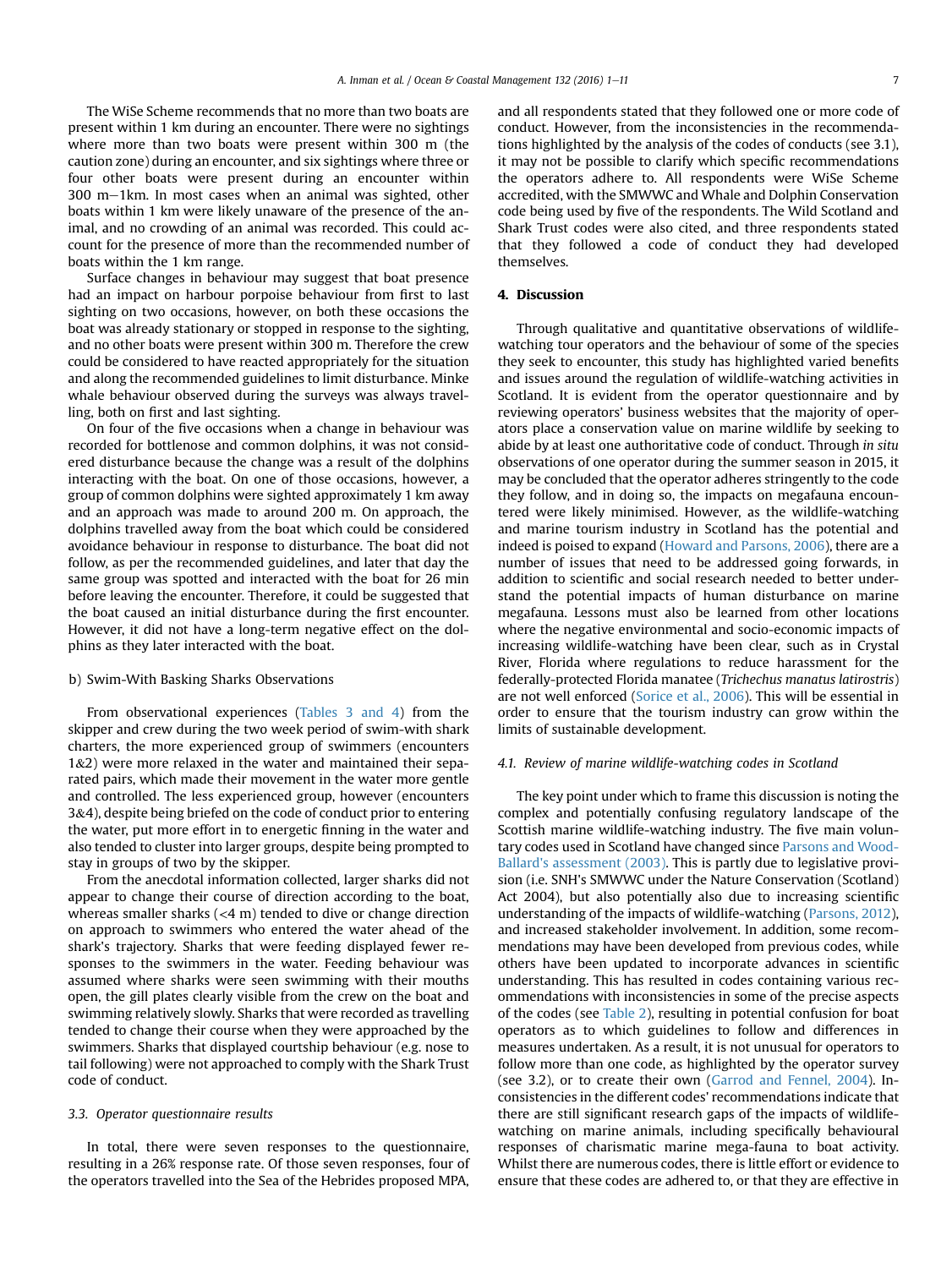#### <span id="page-7-0"></span>Table 3

The environmental and boat conditions and behaviour of basking sharks (Cetorhinus maximus) on initial encounter during swim-with tours off the west coast of Scotland, July 2015.

| Encounter<br>No. |                  | Date Time when<br>boat leaves<br>harbour | Sea Weather<br>state conditions lat, long | Location:                      | Time of | observation approach to<br>basking shark | Direction of boat Distance between Number of other Basking shark<br>boat and basking boats within<br>shark $(m)$ | 100m radius  | behavior before<br>swimmers enter the<br>water | Time when<br>swimmers<br>enter the water |
|------------------|------------------|------------------------------------------|-------------------------------------------|--------------------------------|---------|------------------------------------------|------------------------------------------------------------------------------------------------------------------|--------------|------------------------------------------------|------------------------------------------|
|                  | 16/<br>07/<br>15 | 0600                                     | $2-3$ Clear                               | 57,805322, 1430<br>$-8.564308$ |         | Side                                     | 50                                                                                                               | 2            | Travelling                                     | 1445                                     |
| 2                | 221<br>07<br>15  | 0600                                     | 3-4 Overcast                              | 56.556798, 0945<br>$-6.740578$ |         | Side/in line                             | 100                                                                                                              | $\mathbf{0}$ | Feeding                                        | 1030                                     |
| 3                | 23/<br>07<br>15  | 0600                                     | $2-3$ Clear                               | 56,556798, 0900<br>$-6.740578$ |         | Side                                     | 75                                                                                                               |              | Feeding                                        | 1030                                     |
| 4                | 25/<br>07/<br>15 | 0930                                     | $1-2$ Clear                               | 56.556798, 1200<br>$-6.740578$ |         | Side                                     | 100                                                                                                              | $\mathbf{0}$ | Feeding                                        | 1215                                     |

Table 4

The behaviour of basking sharks (Cetorhinus maximus) and observed interactions by in-water swimmers during swim-with tours off the west coast of Scotland, July 2015.

| No. | Encounter Number of<br>basking sharks<br>present during<br>interaction | Size of<br>(m) | shark(s) in water | Number of Direction of<br>basking swimmers swimmers<br>approach to<br>basking shark | Min. distance<br>between<br>swimmers and<br>basking shark<br>(m) | Max. distance<br>between<br>swimmers and<br>basking shark<br>(m) | Was the basking shark<br>touched during the<br>interaction? If yes, how<br>many times? | Time when<br>the<br>swimmers<br>return to the observed<br>boat | Time when Time<br>basking<br>shark last | when boat<br>returns to<br>harbour |
|-----|------------------------------------------------------------------------|----------------|-------------------|-------------------------------------------------------------------------------------|------------------------------------------------------------------|------------------------------------------------------------------|----------------------------------------------------------------------------------------|----------------------------------------------------------------|-----------------------------------------|------------------------------------|
|     |                                                                        | $3 - 4$        |                   | Rear-left                                                                           | $2 - 3$                                                          | $15+$                                                            | N                                                                                      | 1600                                                           | 1730                                    | 0000                               |
|     |                                                                        | $7-9$          |                   | Side, in line                                                                       | $2 - 3$                                                          | $15+$                                                            | N                                                                                      | 1230                                                           | 1330                                    | 1600                               |
|     | 10                                                                     | $6 - 8$        | 4                 | Side                                                                                | $2 - 3$                                                          | $15+$                                                            | N                                                                                      | 1300                                                           | 1500                                    | 1700                               |
|     | 15                                                                     | 7-9            |                   | Side                                                                                | 1-3                                                              | $15+$                                                            | N                                                                                      | 1430                                                           | 1500                                    | 1700                               |

achieving their aim to reduce impacts on marine wildlife.

Not all of the codes of conduct analysed provide explanations for the scientific or obvious basis for respective recommendations. [Gjerdalen and Williams \(2000\)](#page-9-0) and [Garrod and Fennel \(2004\)](#page-9-0) suggest that codes of conduct that do not seem reasonable or understandable to the user are usually not practiced. By providing an explanation of why a recommendation has been made (for example, 'Avoid close approach to cetaceans with young. You risk disrupting mother-calf bonds and expose inexperienced young to stress and possible boat strikes' (WiSe Scheme Cetacean Code of Conduct)), the consequences of actions can be better understood, which can encourage the uptake of codes of conduct on a voluntary basis ([Gjerdalen and Williams, 2000; Garrod and Fennel, 2004\)](#page-9-0).

One of the commonalities of the five main codes used in Scotland is a recommendation against swimming with marine wildlife. Swim-with programmes are an emerging aspect of marine wildlifewatching, and in Scotland, a small number of operators offer opportunities to swim with basking sharks and seals. As a result, adherence to the majority of existing guidance does not occur and without resulting enforcement or repercussion to date. This is notable given the legal basis of SNH's SMWWC, which recommends against intentionally swimming with any marine animal. As previously mentioned, a specific code of conduct guidance for in-water interactions with basking sharks has been produced by the Shark Trust, upon which at least one operator in Scotland bases their swim-with activities. It should be noted that the Shark Trust code of conduct, while providing guidance for in-water interactions with basking sharks, initially suggests that swimming with sharks is not advisable and that the guidance is offered in the event that this type of interaction is not avoidable. The impacts of direct human interaction with large marine wildlife species are not well understood, which in itself could be rationale for a more precautionary position against the practice. The observational results (see 3.2) collected on the swim-with shark excursions do not provide data suitable to test whether the swimmers had any significant effect on the basking shark behaviour, and the behaviours recorded in this small sample are inadequate to draw any meaningful conclusions.

However, the results raise questions that may be addressed by future behavioural studies to better understand swim-with shark interactions and potential effects on sharks. These experiences may be valuable for education and outreach potential; some existing studies and anecdotal testimonials have highlighted positive effects on humans, particularly in the case of naturally sociable species, such as seals and dolphins. The evidence base for impacts of swimwith on basking sharks is limited; however numerous studies have documented the implications of swimming with whale sharks (Rhinocodon typus) in pacific countries where such activities are a major tourist attraction, such as Australia and the Philippines. For example, [Quiros \(2007\)](#page-10-0) found that whale sharks in the Philippines change their behaviour in response to a variety of human stimuli, such as touching, path obstruction and proximity of swimmers, and the magnitude of the disturbance was also significantly influenced by different approaches. The same study noted that different facets of the code of conduct had different levels of average compliance (e.g. minimum distance  $= 44\%$ , no flash photography  $= 99\%$ ). A number of human safety considerations are also potential issues for swim-with tours, not least the possible reciprocal transfer of pathogenic organisms between humans and marine wildlife ([Baily](#page-9-0) [et al., 2015](#page-9-0)), which may prevent the introduction or expansion of swim-with-cetacean activities in Scotland. However, this should be a consideration for swim-with-seal activities, as disease can be reciprocally transferred to domestic dogs indirectly (e.g. via wetsuits or towels used during an encounter).

Evidence exists in which marine animals, cetaceans in particular, have also been documented to negatively change their behaviour in the presence of humans, including visual or noise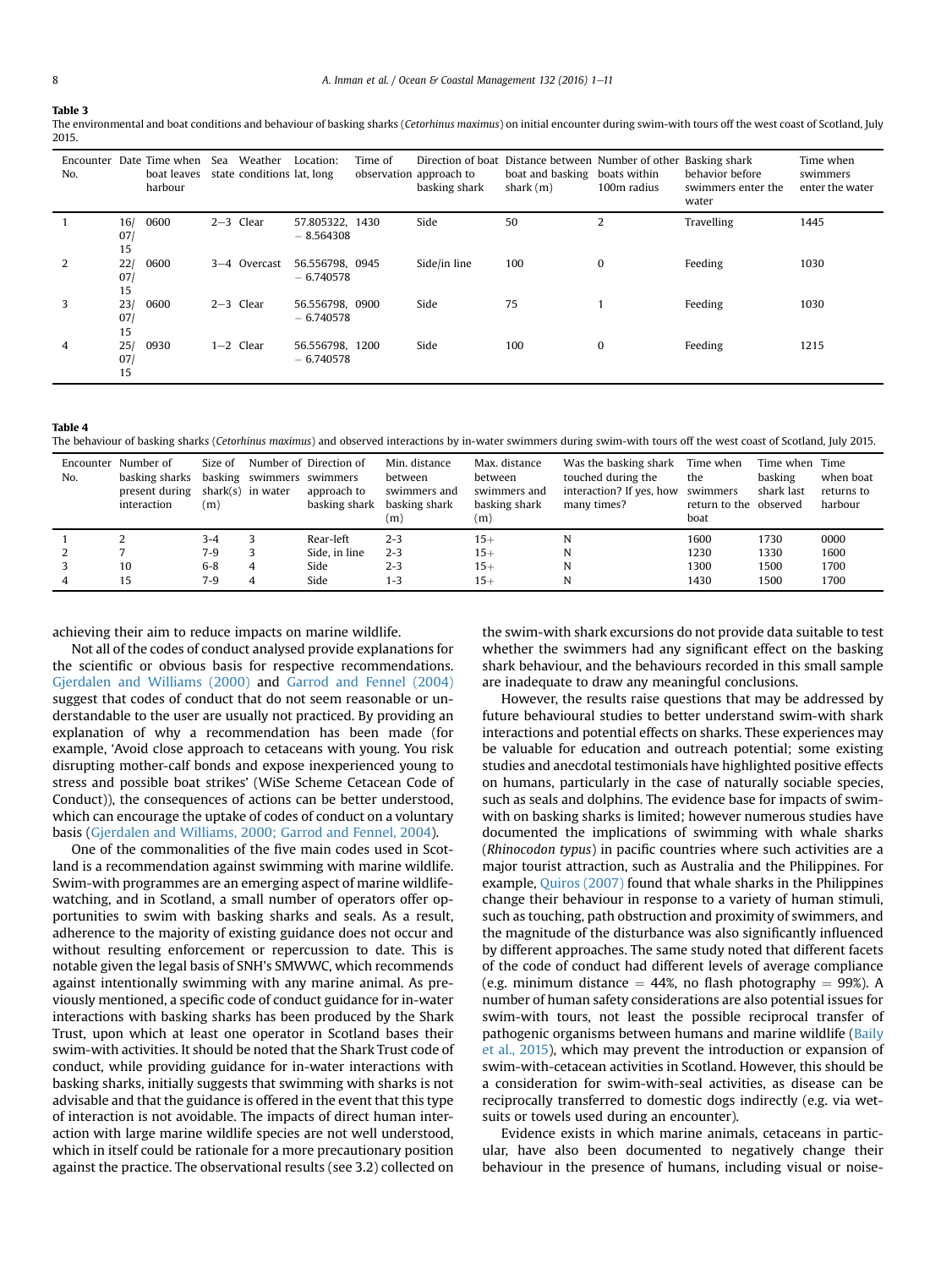related disturbance (e.g. reduced resting time, changes in breathing rates e [Hastie et al., 2003; Visser et al., 2011; New et al., 2015\)](#page-9-0), avoidance or aggression ([Constantine and Baker, 1997;](#page-9-0) [Visser et al.,](#page-10-0) [2006\)](#page-10-0). In addition, some marine animals have been known to become habituated to human presence ([Samuels and Bejder, 2004\)](#page-10-0), although habituation and sensitisation can be difficult to distinguish, and it has been demonstrated that an animal might not leave an area because it cannot afford to do so from a bioenergetic perspective ([Beale and Monaghan, 2004\)](#page-9-0). However, displacement from cetacean watching has been documented [\(Richter et al., 2003;](#page-10-0) [Bejder et al., 2006\)](#page-10-0). Approaches by animals can result in unintentional non-compliance as porpoises, dolphins and whales can approach closer than recommended and for longer than recommended [\(Wiley et al., 2008\)](#page-10-0), and other boats may not be aware of the presence of cetaceans, especially the smaller species such as porpoises. From observations made on the wildlife-watching trips monitored for this study, the crew reacted appropriately according to the recommended guidelines when these situations occurred. As a result, there was only one incident of potential disturbance recorded in this study overall, and it could be considered that following voluntary guidelines keeps disturbance of marine wildlife to a minimum.

## 4.2. Voluntary or statutory regulation?

All wildlife-watching codes, particularly the SMWWC, have a statutory basis in that it is illegal to harass or harm cetaceans, sharks and seals under the Nature Conservation (Scotland) Act 2004, and codes of conduct provide recommendations for behaviour to prevent such incidents. These recommendations should be considered by operators to be a minimum, ensuring as little impact as possible on wildlife. Given this statutory basis, monitoring to understand the effectiveness of existing guidance and any resulting impacts would also appear to be important. Anecdotal evidence indicates that in Scotland, general adherence to wildlife-watching code guidelines may be relatively high (with the exception of recommendations against swim-with programmes, as previously mentioned), but as with any regulations, there is no guarantee (or indeed evidence) that all operators or indeed their guests will fully abide by them. Whilst the majority of people who engage in wildlife-watching activities are likely to be highly environmentally motivated (by the very nature of the attraction of the activity), appropriate behaviour still requires operators to communicate and enforce codes of conduct to their guests. Statutory regulation ensures a level playing field for all operators, certainty in any rules or 'caps' in numbers of vessels and accountability for any contraventions. Furthermore, a single set of statutory regulations should be more transparent and less confusing than several voluntary codes that offer different recommendations. Monitoring through regulation would provide a better understanding of the current extent and locations of the industry, future changes and perceived 'hot spots' or bottle necks where further management may be required, as well as enabling the assessment of cumulative impacts with other sectors. Enforcement will continue to be a challenge as Scotland's competent authority, the Police service, have little capacity to monitor the marine area ([Simmonds, 2000\)](#page-10-0).

Some of the comments in the responses to the operator questionnaire demonstrate practically some of the advantages and disadvantages of the codes of conduct used in Scotland and of voluntary codes of conduct in general. The first is related to operators' compliance to the codes: 'One particular boat that operates in the same area has an adverse effect on whales, and they leave as soon as he arrives.' This statement is highly subjective and may suggest that the operator may be causing disturbance to marine wildlife, but it may also indicate competitive rivalries between operators.

The former, highlights a failing of voluntary codes of conduct as compliance cannot be centrally monitored and enforced [\(Allen](#page-9-0) [et al., 2007\)](#page-9-0). Another comment relates to the regulation of commercial and recreational boats that may disturb marine wildlife: 'wildlife is affected by more than just tour operators … the leisure users of sensitive areas generally, in my opinion, do not have a level of understanding regarding wildlife and their impact on it.' This suggests that further outreach may be helpful in order to target a wider audience, as referenced in the marine tourism policies in Scotland's National Marine Plan ([Lancaster, 2014](#page-9-0)). It should be noted that the SMWWC states that it is designed for all recreational sea users and activities, which indicates that the full range of intended audiences of this code may not be aware of its application to their area of interest.

## 5. Conclusions

As a growing part of the developing marine tourism industry in Scotland, wildlife watching can play a key role in wildlife monitoring and conservation, raise public awareness of environmental issues, and support local coastal communities and contributions to national economies. A coherent code of practice is essential to guide marine users, including wildlife-watching tour operators, to behave responsibly around marine wildlife. Based on the syntheses in this paper, however, inconsistencies and drawbacks of the current multiple codes used in Scotland compromise the benefits of having such codes. Furthermore, a precautionary approach is required to advise against the further development of swim-with programmes in the Scottish tourism industry. Assuming the operations that exist will continue, despite the codes that are in place, dedicated research is needed to quantify the scale and longevity of the effects of swim-with programmes on their target species and participants in Scottish waters. Research might usefully be focused in designated protected areas, such as nature conservation MPAs, SACs and designated seal haul-out sites, where legislation has been established for the protection of key functions or life stages of a population or species (e.g. breeding, resting or feeding). In the meantime and as a precautionary measure, swim-with activities should be brought within a regulatory framework to prevent them expanding. For example, the disturbance of seals at haul-out sites to encourage them into the water should be prohibited.

As a minimum requirement and to curtail unnecessary regulatory burden on an existing and potentially expanding industry, one option could be to introduce local wildlife-watching regulations (potentially based on or additional to local Biodiversity Action Plans) and associated monitoring of effectiveness in protected areas through Regional Marine Plans. This would be a mechanism that could ensure that local data and knowledge is incorporated and the regulations will match the needs of the local conservation objectives, resident and transient wildlife in the region and local operators. Such regulations should be driven by government/statutory agencies, with the support of local operators and communities to cultivate a sense of ownership and ensure suitable compromises where necessary.

The following recommendations are suggested to improve the current approach and appreciation of regulating marine wildlifewatching in Scotland to benefit both nature conservation and the experience of marine users:

- Government-facilitated but locally-led development of a single comprehensive wildlife-watching code where operator and scientific input and support is considered  $-$  current codes need to be consolidated and consistent recommendations agreed;
- Area-specific regulations and caps in operator numbers must be scientifically explored and implemented and should account for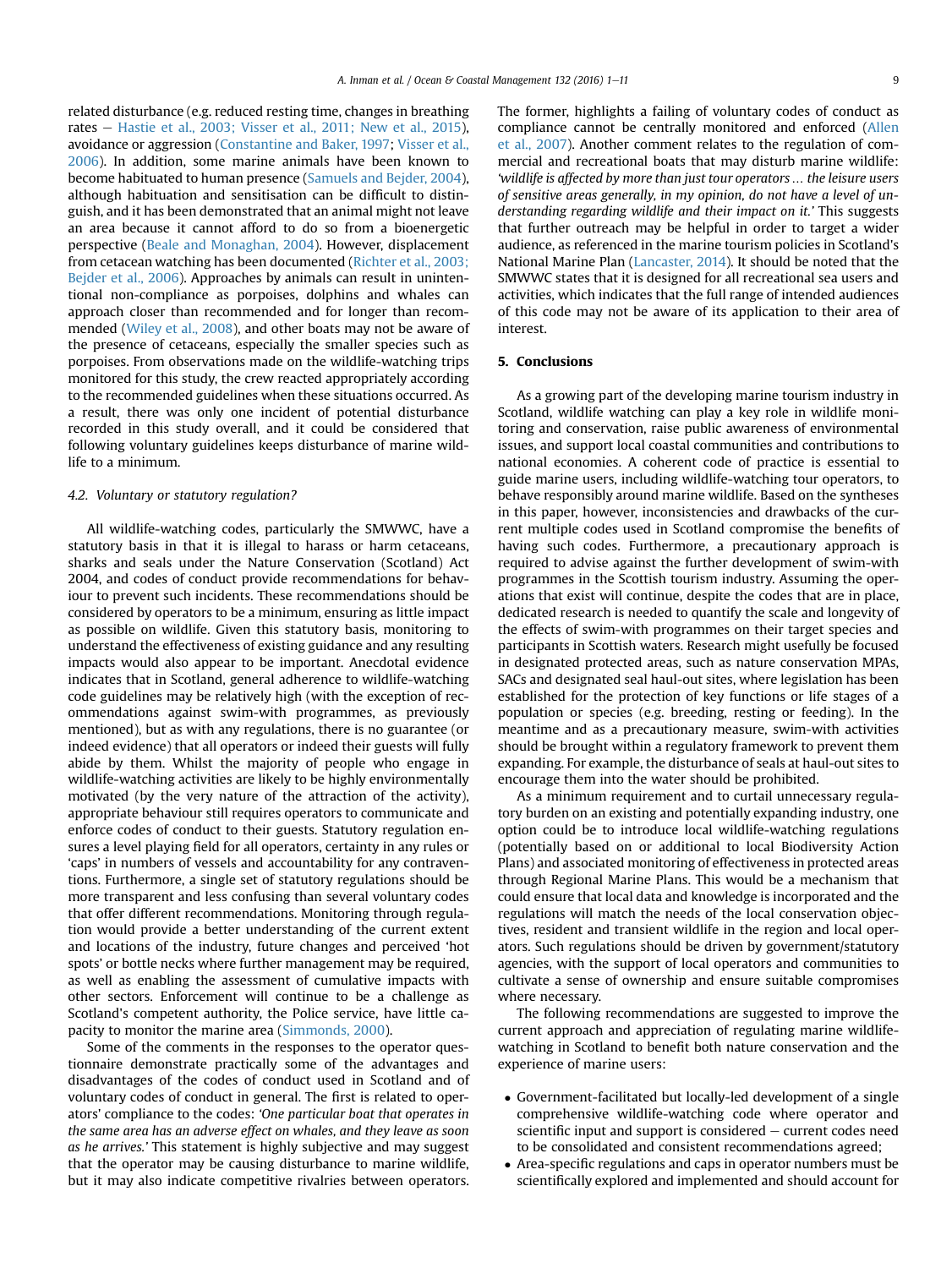<span id="page-9-0"></span>local populations (e.g. bottlenose dolphins in the Moray Firth SAC);

- A central database should be set up to include a list of all operators and other pertinent information (such as those who are WiSe-accredited) and collect scientific data, information on which code is followed and primary activities that are undertaken, etc.;
- Greater public awareness of wildlife-watching codes is necessary to ensure good practice by all leisure users (including within MPAs where attention might be focused);
- Further scientific research to better understand the impacts of boat-based watching and swim-with is urgently required (possibly involving operators as platforms  $-$  [New et al., 2015\)](#page-10-0) and appropriate resulting recommendations and enforcement is necessary;
- Scottish Regional Marine Plans could consider the introduction of statutory regulations in ecologically sensitive areas (e.g. MPAs). This would support the National Marine Plan objectives for marine tourism and could also contribute to the UK's biodiversity and sustainable development commitments, such as the Convention on Biological Diversity and Marine Strategy Framework Directive targets to achieve good environmental status by 2020.

The above recommendations provide opportunities to establish more meaningful codes of conduct for mobile species, and when aligned with MPAs may provide critical life-history anchors for trans-boundary and migratory species, as well as supporting sustainable and ecologically positive tourism. The proposed MPA in Scotland's Sea of the Hebrides provides a potential innovative opportunity to trial effective management for marine wildlifewatching activities. Such efforts, can foster research opportunities and knowledge exchange amongst diverse groups of stakeholders and help ensure long-term protection of these special marine species globally, as well as long-lasting enjoyment by generations of observers.

## Acknowledgements

The authors gratefully acknowledge the contribution of Sea Wild Scotland (formerly Sea Life Surveys) who facilitated data collection for this research. Thanks also to Dr Adam Brooker (University of Stirling) for proof-reading this manuscript, and the reviewers for their comments.

## Appendix A. Supplementary data

Supplementary data related to this article can be found at [http://](http://dx.doi.org/10.1016/j.ocecoaman.2016.08.005) [dx.doi.org/10.1016/j.ocecoaman.2016.08.005.](http://dx.doi.org/10.1016/j.ocecoaman.2016.08.005)

#### References

- [Allen, S., Smith, H., Waples, K., Harcourt, R., 2007. The voluntary code of conduct for](http://refhub.elsevier.com/S0964-5691(16)30158-2/sref1) [dolphin watching in Port Stephens, Australia: is self-regulation an effective](http://refhub.elsevier.com/S0964-5691(16)30158-2/sref1)<br>[management tool? J. Cetacean Res. Manag. 9 \(2\), 159](http://refhub.elsevier.com/S0964-5691(16)30158-2/sref1)–[166](http://refhub.elsevier.com/S0964-5691(16)30158-2/sref1).
- [Arnold, H., 1997. The Dolphin Space Programme: the Development and Assessment](http://refhub.elsevier.com/S0964-5691(16)30158-2/sref2) [of an Accreditation Scheme for Dolphin Watching Boats in the Moray Firth. A](http://refhub.elsevier.com/S0964-5691(16)30158-2/sref2) [Report for the Scottish Wildlife Trust. Scottish Natural Heritage and the EU LIFE](http://refhub.elsevier.com/S0964-5691(16)30158-2/sref2) [Programme](http://refhub.elsevier.com/S0964-5691(16)30158-2/sref2).
- [Badalementi, F., Ramos, A.A., Voultsiadou, E., Sanchez Lizaso, J.L., D'Anna, G.,](http://refhub.elsevier.com/S0964-5691(16)30158-2/sref4) [Pipitone, C., Mas, J., Fernandez, J.A.R., Whitmarsh, D., Riggio, S., 2000. Cultural](http://refhub.elsevier.com/S0964-5691(16)30158-2/sref4) [and socio-economic impacts of Mediterranean marine protected areas. Environ.](http://refhub.elsevier.com/S0964-5691(16)30158-2/sref4) [Conserv. 27 \(02\), 110](http://refhub.elsevier.com/S0964-5691(16)30158-2/sref4)-[125.](http://refhub.elsevier.com/S0964-5691(16)30158-2/sref4)
- Baily, J.L., Méric, G., Bayliss, S., Foster, G., Moss, S.E., Watson, E., Pascoe, B., Mikhail, J., Pizzi, R., Goldstone, R.J., Smith, D.G., Willoughby, K., Hall, A.J., Sheppard, S.K., Dagleish, M.P., 2015. Evidence of land-sea transfer of the zoonotic pathogen Campylobacter to a wildlife marine sentinel species. Mol. Ecol. 24  $(1)$ , 208-221. [http://dx.doi.org/10.1111/mec.13001.](http://dx.doi.org/10.1111/mec.13001)

Beale, C.M., Monaghan, P., 2004. Behavioural responses to human disturbance: a

matter of choice? Anim. Behav. 68, 1065-1069. [http://dx.doi.org/10.1016/](http://dx.doi.org/10.1016/j.anbehav.2004.07.002) [j.anbehav.2004.07.002.](http://dx.doi.org/10.1016/j.anbehav.2004.07.002)

- Bejder, L., Samuels, A., Whitehead, H., Gales, N., Mann, J., Connor, R., Heithaus, M., Watson-Capps, J., Flaherty, C., Krützen, M., 2006. Decline in relative abundance of bottlenose dolphin exposed to long-term disturbance. Conserv. Biol. 20 (6), 1791-1798. <http://dx.doi.org/10.1111/j.1523-1739.2006.00540.x>.
- [Berrow, S.D., 2003. An assessment of the framework, legislation and monitoring](http://refhub.elsevier.com/S0964-5691(16)30158-2/sref8) [required to develop genuinely sustainable whale-watching. Chapter 4. In:](http://refhub.elsevier.com/S0964-5691(16)30158-2/sref8) [Garrod, B., Wilson, J.C. \(Eds.\), Marine Ecotourism: Issues and Experiences.](http://refhub.elsevier.com/S0964-5691(16)30158-2/sref8) [Channel View Publisher, Clevedon, UK, pp. 66](http://refhub.elsevier.com/S0964-5691(16)30158-2/sref8)–[78](http://refhub.elsevier.com/S0964-5691(16)30158-2/sref8).
- Brunnschweiler, J.M., 2010. The Shark Reef Marine Reserve: a marine tourism project in Fiji involving local communities. J. Sustain. Tour. 18 (1), 29-42. [http://](http://dx.doi.org/10.1080/09669580903071987) [dx.doi.org/10.1080/09669580903071987.](http://dx.doi.org/10.1080/09669580903071987)
- Buckley, R., 2012. Sustainable tourism: research and reality. Ann. Tour. Res. 39 (2), 528-546. [http://dx.doi.org/10.1016/j.annals.2012.02.003.](http://dx.doi.org/10.1016/j.annals.2012.02.003)
- Canadas, A., Sagarminaga, R., De Stephanis, R., Urquiola, E., Hammond, P.S., 2005. ~ Habitat preference modelling as a conservation tool: proposals for marine protected areas for cetaceans in southern Spanish waters. Aquatic Conserv. Mar.
- Freshw. Ecosyst. 15 (5), 495–521. [http://dx.doi.org/10.1002/aqc.689.](http://dx.doi.org/10.1002/aqc.689)<br>[Cheney, B., Corkrey, R., Quick, N.J., Janik, V.M., Islas-Villanueva, V., Hammond, P.S.,](http://refhub.elsevier.com/S0964-5691(16)30158-2/sref12) [Thompson, P.M., 2012. Site Condition Monitoring of Bottlenose Dolphins within](http://refhub.elsevier.com/S0964-5691(16)30158-2/sref12) [the Moray Firth Special Area of Conservation: 2008-2010. Scottish Natural](http://refhub.elsevier.com/S0964-5691(16)30158-2/sref12) [Heritage Commissioned Report No.512.](http://refhub.elsevier.com/S0964-5691(16)30158-2/sref12)
- [Constantine, R., Baker, C.S., 1997. Monitoring the Commercial Swim-with-dolphin](http://refhub.elsevier.com/S0964-5691(16)30158-2/sref64) [Operations in the Bay of Islands, 59. Department of Conservation, New Zealand](http://refhub.elsevier.com/S0964-5691(16)30158-2/sref64).
- Constantine, R., Brunton, D.H., Dennis, T., 2004. Dolphin-watching tour boats change bottlenose dolphin (Tursiops truncatus) behaviour. Biol. Conserv. 117 (3), 299-307. [http://dx.doi.org/10.1016/j.biocon.2003.12.009.](http://dx.doi.org/10.1016/j.biocon.2003.12.009)
- [Dawson, S., Wade, P., Slooten, E., Barlow, J., 2008. Design and](http://refhub.elsevier.com/S0964-5691(16)30158-2/sref14) field methods for [sighting surveys of cetaceans in coastal and riverine habitats. Mammal. Rev. 38](http://refhub.elsevier.com/S0964-5691(16)30158-2/sref14)  $(1)$ , 19 $-49$  $-49$ .
- Duffus, D.A., Dearden, P., 1990. Non-consumptive wildlife-oriented recreation: a conceptual framework. Biol. Conserv. 53 (3), 213-223. [http://dx.doi.org/](http://dx.doi.org/10.1016/0006-3207(90) 90087–6) [10.1016/0006-3207\(90\) 90087](http://dx.doi.org/10.1016/0006-3207(90) 90087–6)-[6](http://dx.doi.org/10.1016/0006-3207(90) 90087–6)
- Duprey, N.M., Weir, J.S., Würsig, B., 2008. Effectiveness of a voluntary code of conduct in reducing vessel traffic around dolphins. Ocean Coast. Manag. 51 (8), 632e637. <http://dx.doi.org/10.1016/j.ocecoaman.2008.06.013>.
- Erbe, C., 2002. Underwater noise of whale-watching boats and potential effects on killer whales (Orcinus orca), based on an acoustic impact model. Mar. Mammal Sci. 18 (2), 394-418. [http://dx.doi.org/10.1111/j.1748-7692.2002.tb01045.x.](http://dx.doi.org/10.1111/j.1748-7692.2002.tb01045.x)
- Garrod, B., Fennel, D.A., 2004. An analysis of whalewatching codes of conduct. Ann. Tour. Res. 31 (2), 334-352. <http://dx.doi.org/10.1016/j.annals.2003.12.003>.
- Giles, D.A., 2014. Southern Resident Killer Whales (Orcinus orca): the Evolution of Adaptive Management Practices for Vessel-based Killer Whale Watching in the Salish Sea, a Novel Non-invasive Method to Study Southern Resident Killer Whales (Orcinus orca) and Vessel Compliance with Regulations, and the Effect of Vessels on Group Cohesion and Behavior of Southern Resident Killer Whales (Orcinus orca). MA thesis. University of California, Davis. Last accessed 3.08.15 at. [http://media.proquest.com/media/pq/classic/doc/3415926081/fmt/ai/rep/](http://media.proquest.com/media/pq/classic/doc/3415926081/fmt/ai/rep/NPDF?_s=%20wtL23W8EWtq9d7dbMy%2BQVTZhwRc%3D) [NPDF?\\_s](http://media.proquest.com/media/pq/classic/doc/3415926081/fmt/ai/rep/NPDF?_s=%20wtL23W8EWtq9d7dbMy%2BQVTZhwRc%3D)= [wtL23W8EWtq9d7dbMy%2BQVTZhwRc%3D.](http://media.proquest.com/media/pq/classic/doc/3415926081/fmt/ai/rep/NPDF?_s=%20wtL23W8EWtq9d7dbMy%2BQVTZhwRc%3D)
- [Gill, A., Fairbairns, B.R., Fairbairns, R.S., 2000. Some observations of minke whale](http://refhub.elsevier.com/S0964-5691(16)30158-2/sref20) (Balaenoptera acutorostrata[\) feeding behaviour and associations with seabirds](http://refhub.elsevier.com/S0964-5691(16)30158-2/sref20) [in the coastal waters of the Isle of Mull, Scotland. Eur. Res. Cetaceans 13, 61](http://refhub.elsevier.com/S0964-5691(16)30158-2/sref20)-[64](http://refhub.elsevier.com/S0964-5691(16)30158-2/sref20).
- Gjerdalen, G., Williams, P.W., 2000. An evaluation of the utility of a whale watching code of conduct. Tour. Recreat. Res. 25 (2), 27-36. [http://dx.doi.org/10.1080/](http://dx.doi.org/10.1080/02508281.2000.11014909) [02508281.2000.11014909](http://dx.doi.org/10.1080/02508281.2000.11014909).
- Gormley, A.M., Slooten, E., Dawson, S., Barker, R.J., Rayment, W., du Fresne, S., Bräger, S., 2012. First evidence that marine protected areas can work for marine mammals. J. Appl. Ecol. 49 (2), 474-480. [http://dx.doi.org/10.1111/j.1365-](http://dx.doi.org/10.1111/j.1365-2664.2012.02121.x) [2664.2012.02121.x.](http://dx.doi.org/10.1111/j.1365-2664.2012.02121.x)
- [Green, R., Giese, M., 2004. Negative effects of wildlife tourism on wildlife. In:](http://refhub.elsevier.com/S0964-5691(16)30158-2/sref23) [Higginbottom, K. \(Ed.\), \(2004\). Wildlife Tourism. Common Ground, Altona. Ch.](http://refhub.elsevier.com/S0964-5691(16)30158-2/sref23) [5.](http://refhub.elsevier.com/S0964-5691(16)30158-2/sref23)
- Hastie, G.D., Wilson, B., Tufft, L.H., Thompson, P.M., 2003. Bottlenose dolphins increase breathing synchrony in response to boat traffic. Mar. Mammal Sci. 19 (1), 74-84. [http://dx.doi.org/10.1111/j.1748-7692.2003.tb01093.x.](http://dx.doi.org/10.1111/j.1748-7692.2003.tb01093.x)
- Hooker, S.K., Cañadas, A., Hyrenbach, K.D., Corrigan, C., Polovina, J.J., Reeves, R.R., 2011. Making protected area networks effective for marine top predators. Endanger. Species Res. 13, 203-218. [http://dx.doi.org/10.3354/esr00322.](http://dx.doi.org/10.3354/esr00322)
- [Howard, C., Parsons, E.C.M., 2006. Public awareness of whale-watching opportu](http://refhub.elsevier.com/S0964-5691(16)30158-2/sref26)nities in Scotland. Tour. Mar. Environ.  $2(2)$ ,  $103-109$ .
- [Hoyt, E., 2012. Marine Protected Areas for Whales, Dolphins and Porpoises: a World](http://refhub.elsevier.com/S0964-5691(16)30158-2/sref27) [Handbook for Cetacean Habitat Conservation and Planning. Routledge.](http://refhub.elsevier.com/S0964-5691(16)30158-2/sref27)
- Hughes, P., 2001. Animals, values and tourism  $-$  structural shifts in UK dolphin tourism provision. J. Sustain. Tour. 18 (1), 1-5. [http://dx.doi.org/10.1016/S0261-](http://dx.doi.org/10.1016/S0261-5177(00) 00070–4) [5177\(00\) 00070](http://dx.doi.org/10.1016/S0261-5177(00) 00070–4)-[4.](http://dx.doi.org/10.1016/S0261-5177(00) 00070–4)
- [International Whaling Commission, 2013. Report of the Scienti](http://refhub.elsevier.com/S0964-5691(16)30158-2/sref29)fic Committee [Annual Meeting. Republic of Korea from 3](http://refhub.elsevier.com/S0964-5691(16)30158-2/sref29)-[15 June 2013. Page 72, Section](http://refhub.elsevier.com/S0964-5691(16)30158-2/sref29) [15.4.3.](http://refhub.elsevier.com/S0964-5691(16)30158-2/sref29)
- Jaiteh, V.F., Lindfield, S.J., Mangubhai, S., Warren, C., Fitzpatrick, B., Loneragan, N.R., 2016. Higher abundance of marine predators and changes in fishers' behavior following spatial protection within the World's biggest shark fishery. Front. Mar. Sci. 3, 43. <http://dx.doi.org/10.3389/fmars.2016.00043>.
- [Lancaster, J., 2014. In: McCallum, S., Lowe, A.C., Taylor, E., Chapman, A., Pomfret, J.](http://refhub.elsevier.com/S0964-5691(16)30158-2/sref31) [\(Eds.\), Development of Detailed Ecological Guidance to Support the Application](http://refhub.elsevier.com/S0964-5691(16)30158-2/sref31)